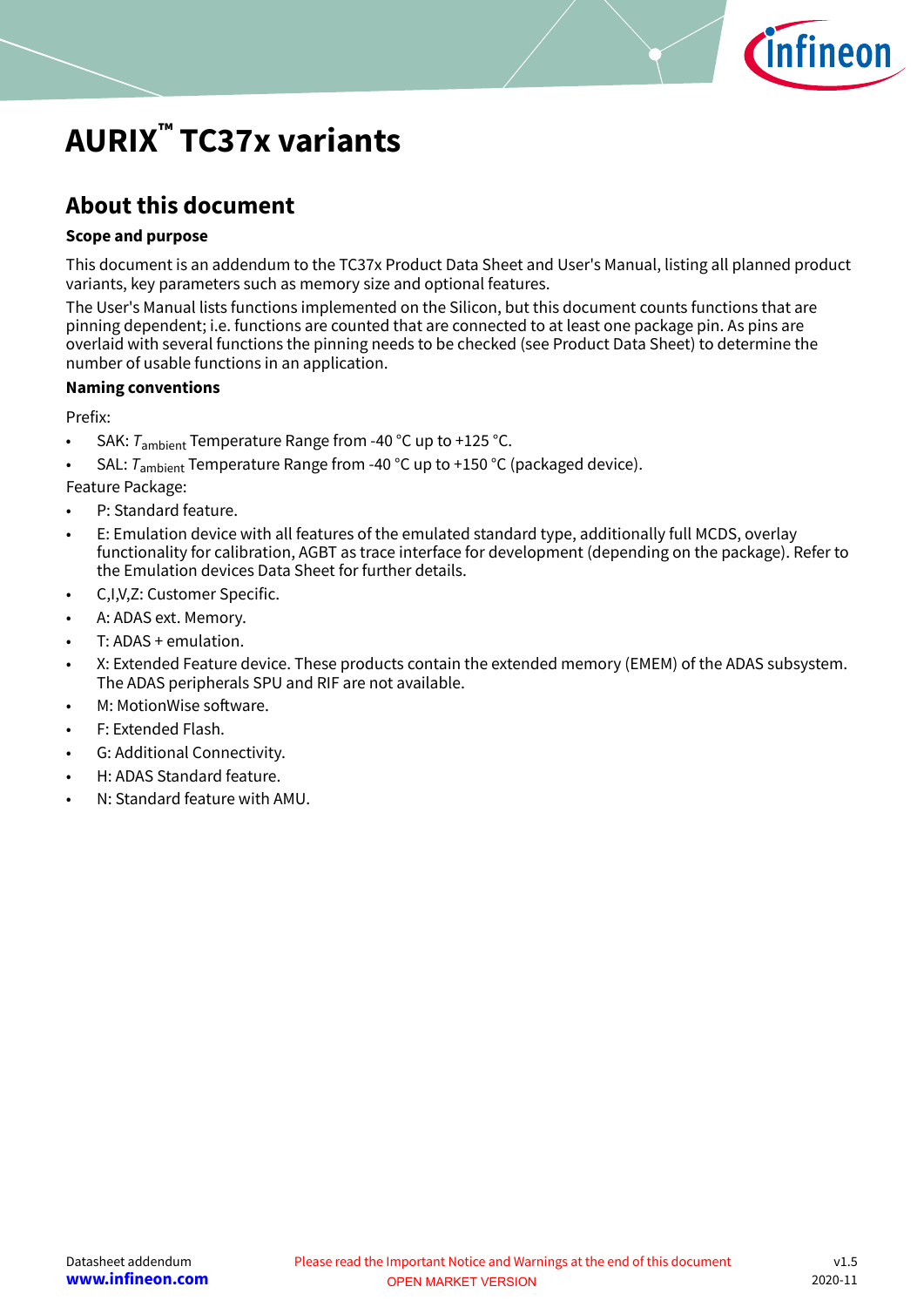

## **Table of contents**

### **Table of contents**

| $\mathbf{1}$   |  |
|----------------|--|
| 1.1            |  |
| 1.2            |  |
| $\overline{2}$ |  |
|                |  |
|                |  |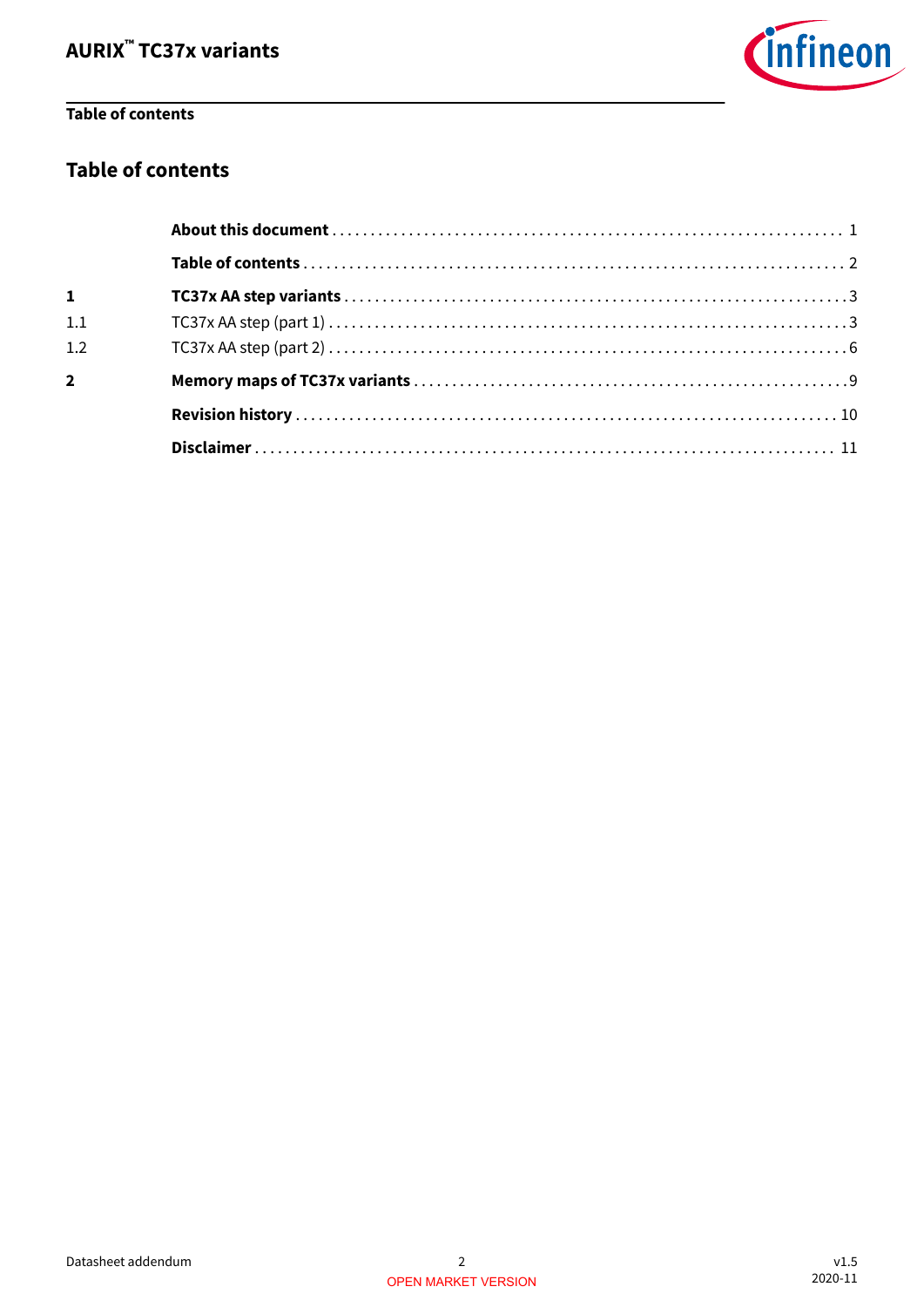

## <span id="page-2-0"></span>**1 TC37x AA step variants**

### **1.1 TC37x AA step (part 1)**

A table listing the TC37x AA step variants.

#### **Table 1 TC37x\_AA step (part 1)**

| SAL-<br><b>TC377TP-96F3</b><br>00S | SAL-<br><b>TC375TP-96F</b><br>300W | SAK-<br><b>TC377TP-96F</b><br>300S | SAK-<br><b>TC375TP-96F</b><br>300W | SAK-<br><b>TC377DP-96F</b><br>300S | SAL-<br><b>TC377DP-96F</b><br>300S | SAK-<br><b>TC375DP-96F</b><br>300W |
|------------------------------------|------------------------------------|------------------------------------|------------------------------------|------------------------------------|------------------------------------|------------------------------------|
| <b>Step</b>                        |                                    |                                    |                                    |                                    |                                    |                                    |
| AA                                 | AA                                 | AA                                 | AA                                 | AA                                 | AA                                 | AA                                 |
| <b>Production Status</b>           |                                    |                                    |                                    |                                    |                                    |                                    |
| Standard                           | Standard                           | Standard                           | Standard                           | Customer<br>Specific               | Customer<br>Specific               | Customer<br><b>Specific</b>        |
| Package Type                       |                                    |                                    |                                    |                                    |                                    |                                    |
| PG-LFBGA-292                       | <b>PG-QFP-176</b>                  | PG-LFBGA-292                       | PG-QFP-176                         | PG-LFBGA-292                       | PG-LFBGA-292                       | <b>PG-QFP-176</b>                  |
| Pinout                             |                                    |                                    |                                    |                                    |                                    |                                    |
| LFBGA 0.8 mm                       | LQFP $0.5$ mm                      | LFBGA 0.8 mm                       | LQFP 0.5 mm                        | LFBGA 0.8 mm                       | LFBGA 0.8 mm                       | LQFP 0.5 mm                        |
| <b>Reference Silicon</b>           |                                    |                                    |                                    |                                    |                                    |                                    |
| TC37x                              | TC37x                              | TC37x                              | TC37x                              | TC37x                              | TC37x                              | TC37x                              |
| <b>Temperature Range (Ambient)</b> |                                    |                                    |                                    |                                    |                                    |                                    |
| SAL                                | <b>SAL</b>                         | <b>SAK</b>                         | <b>SAK</b>                         | SAK                                | SAL                                | <b>SAK</b>                         |

**Chip ID**

#### **Attention**: **The value of SCU\_CHIPID in the UCODE field contains the default value 0 not the µCode version.**

| 0x89007780                                      | 0x89007580 | 0x89007780 | 0x89007580 | 0xC9007780 | 0xC9007780 | 0x89007580 |
|-------------------------------------------------|------------|------------|------------|------------|------------|------------|
| <b>Cores / Checker Cores</b>                    |            |            |            |            |            |            |
| 3/2                                             | 3/2        | 3/2        | 3/2        | 2/2        | 2/2        | 2/2        |
| Max. Freq. (MHz)                                |            |            |            |            |            |            |
| 300                                             | 300        | 300        | 300        | 300        | 300        | 300        |
| <b>Program Flash (MB)</b>                       |            |            |            |            |            |            |
| 6                                               | 6          | 6          | 6          | 6          | 6          | 6          |
| Data Flash0 (single-ended) (KB)                 |            |            |            |            |            |            |
| 256                                             | 256        | 256        | 256        | 256        | 256        | 256        |
| <b>Total SRAM (without EMEM and Cache) (KB)</b> |            |            |            |            |            |            |
| 992                                             | 992        | 992        | 992        | 768        | 768        | 768        |
| <b>EMEM Size (KB)</b>                           |            |            |            |            |            |            |
| 0                                               | 0          | 0          | 0          | 0          | 0          | $\Omega$   |
|                                                 |            |            |            |            |            |            |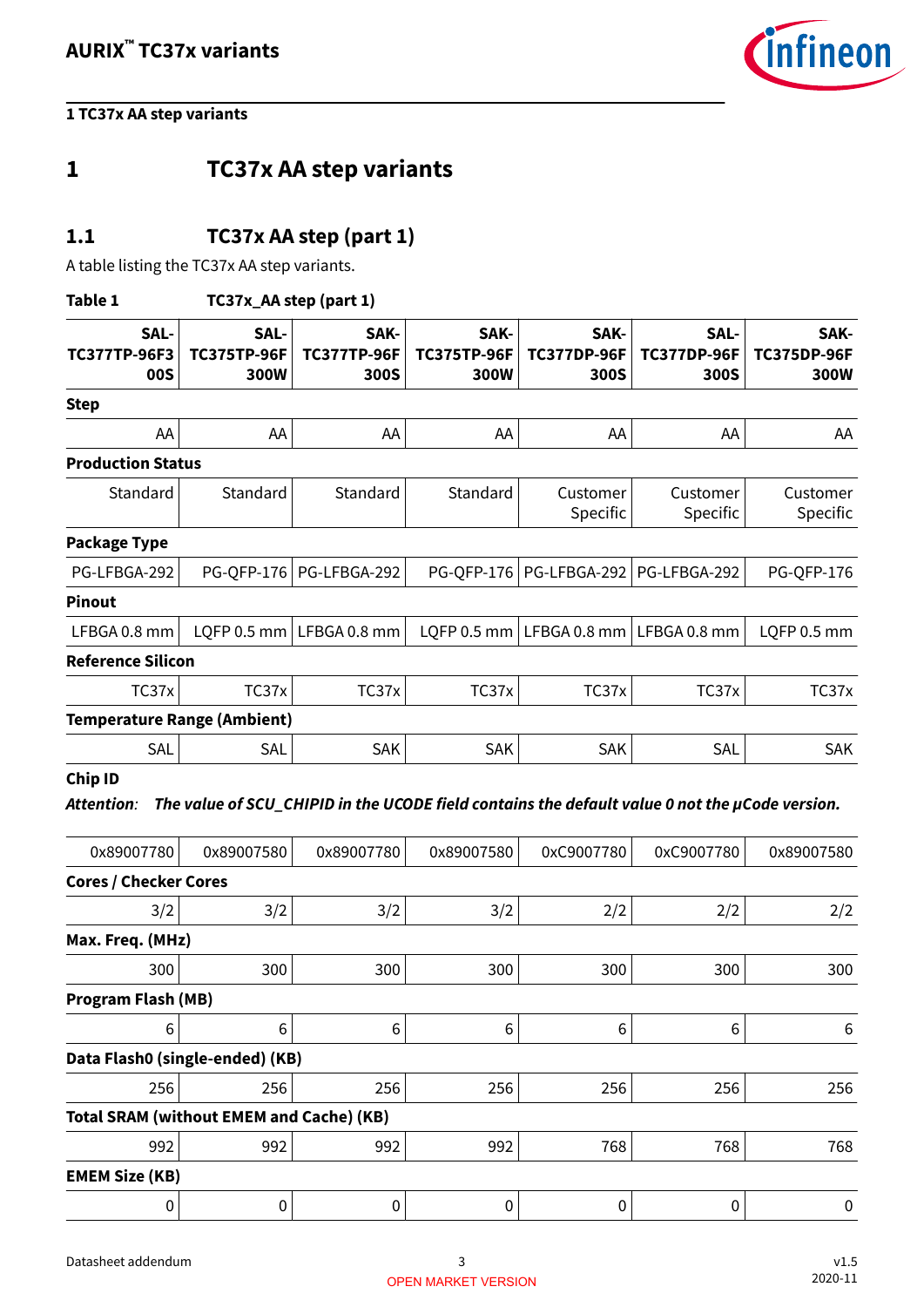

| Table 1<br>TC37x_AA step (part 1) (continued)     |                                    |                                    |                                    |                                    |                                    |                                    |
|---------------------------------------------------|------------------------------------|------------------------------------|------------------------------------|------------------------------------|------------------------------------|------------------------------------|
| SAL-<br><b>TC377TP-96F3</b><br><b>00S</b>         | SAL-<br><b>TC375TP-96F</b><br>300W | SAK-<br><b>TC377TP-96F</b><br>300S | SAK-<br><b>TC375TP-96F</b><br>300W | SAK-<br><b>TC377DP-96F</b><br>300S | SAL-<br><b>TC377DP-96F</b><br>300S | SAK-<br><b>TC375DP-96F</b><br>300W |
| <b>DSPR (KB)</b>                                  |                                    |                                    |                                    |                                    |                                    |                                    |
| 240 in CPU0&1;<br>96 other                        | 240 in<br>CPU0&1; 96<br>other      | 240 in<br>CPU0&1; 96<br>other      | 240 in<br>CPU0&1; 96<br>other      | 240 in<br>CPU0&1                   | 240 in<br>CPU0&1                   | 240 in<br>CPU0&1; 96<br>other      |
| DLMU (KB)                                         |                                    |                                    |                                    |                                    |                                    |                                    |
| 64 per CPU                                        | 64 per CPU                         | 64 per CPU                         | 64 per CPU                         | 64 per CPU                         | 64 per CPU                         | 64 per CPU                         |
| PSPR (KB)                                         |                                    |                                    |                                    |                                    |                                    |                                    |
| 64 per CPU                                        | 64 per CPU                         | 64 per CPU                         | 64 per CPU                         | 64 per CPU                         | 64 per CPU                         | 64 per CPU                         |
| LMU (KB)                                          |                                    |                                    |                                    |                                    |                                    |                                    |
| $\pmb{0}$                                         | $\pmb{0}$                          | $\pmb{0}$                          | $\pmb{0}$                          | $\pmb{0}$                          | $\pmb{0}$                          | $\pmb{0}$                          |
| DAM (KB)                                          |                                    |                                    |                                    |                                    |                                    |                                    |
| 32                                                | 32                                 | 32                                 | 32                                 | 32                                 | 32                                 | 32                                 |
| AMU <sup>1)</sup>                                 |                                    |                                    |                                    |                                    |                                    |                                    |
| No                                                | No                                 | No                                 | No                                 | No                                 | No                                 | No                                 |
| <b>ADC (Primary Groups/Channels)</b>              |                                    |                                    |                                    |                                    |                                    |                                    |
| 4/32                                              | 4/25                               | 4/32                               | 4/25                               | 4/32                               | 4/32                               | 4/25                               |
| <b>ADC (Secondary Groups/Channels)</b>            |                                    |                                    |                                    |                                    |                                    |                                    |
| 4/60                                              | 4/45                               | 4/60                               | 4/45                               | 4/60                               | 4/60                               | 4/45                               |
| <b>ADC (Fast Compare Channels)</b>                |                                    |                                    |                                    |                                    |                                    |                                    |
| 4                                                 | 4                                  | 4                                  | 4                                  | $\overline{4}$                     | 4                                  | 4                                  |
| <b>ADC (EDSADC Channels)</b>                      |                                    |                                    |                                    |                                    |                                    |                                    |
| 6                                                 | 6                                  | 6                                  | 6                                  | $\,$ 6                             | 6                                  | $\,6\,$                            |
| <b>CAN (Modules/Nodes)</b>                        |                                    |                                    |                                    |                                    |                                    |                                    |
| 2/2x4                                             | 2/2x4                              | 2/2x4                              | 2/2x4                              | 2/2x4                              | 2/2x4                              | 2/2x4                              |
| <b>FlexRay (Modules/Channels)</b>                 |                                    |                                    |                                    |                                    |                                    |                                    |
| 1/1x2                                             | 1/1x2                              | 1/1x2                              | 1/1x2                              | 1/1x2                              | 1/1x2                              | 1/1x2                              |
| <b>HSSL Modules</b>                               |                                    |                                    |                                    |                                    |                                    |                                    |
| 1                                                 | 1                                  | $\mathbf{1}$                       | $\mathbf 1$                        | $\mathbf{1}$                       | $\mathbf{1}$                       | $\mathbf{1}$                       |
| ASCLIN Modules / with ASC & LIN / with 3-wire SPI |                                    |                                    |                                    |                                    |                                    |                                    |
| 12/12/11                                          | 12/12/10                           | 12/12/11                           | 12/12/10                           | 12/12/11                           | 12/12/11                           | 12/12/10                           |
| <b>QSPI Modules / with LVDS</b>                   |                                    |                                    |                                    |                                    |                                    |                                    |

 $\overline{1}$  AMU is abbreviated as ASC Modeling Unit. For Additional details about AMU, Contact an Infineon Representative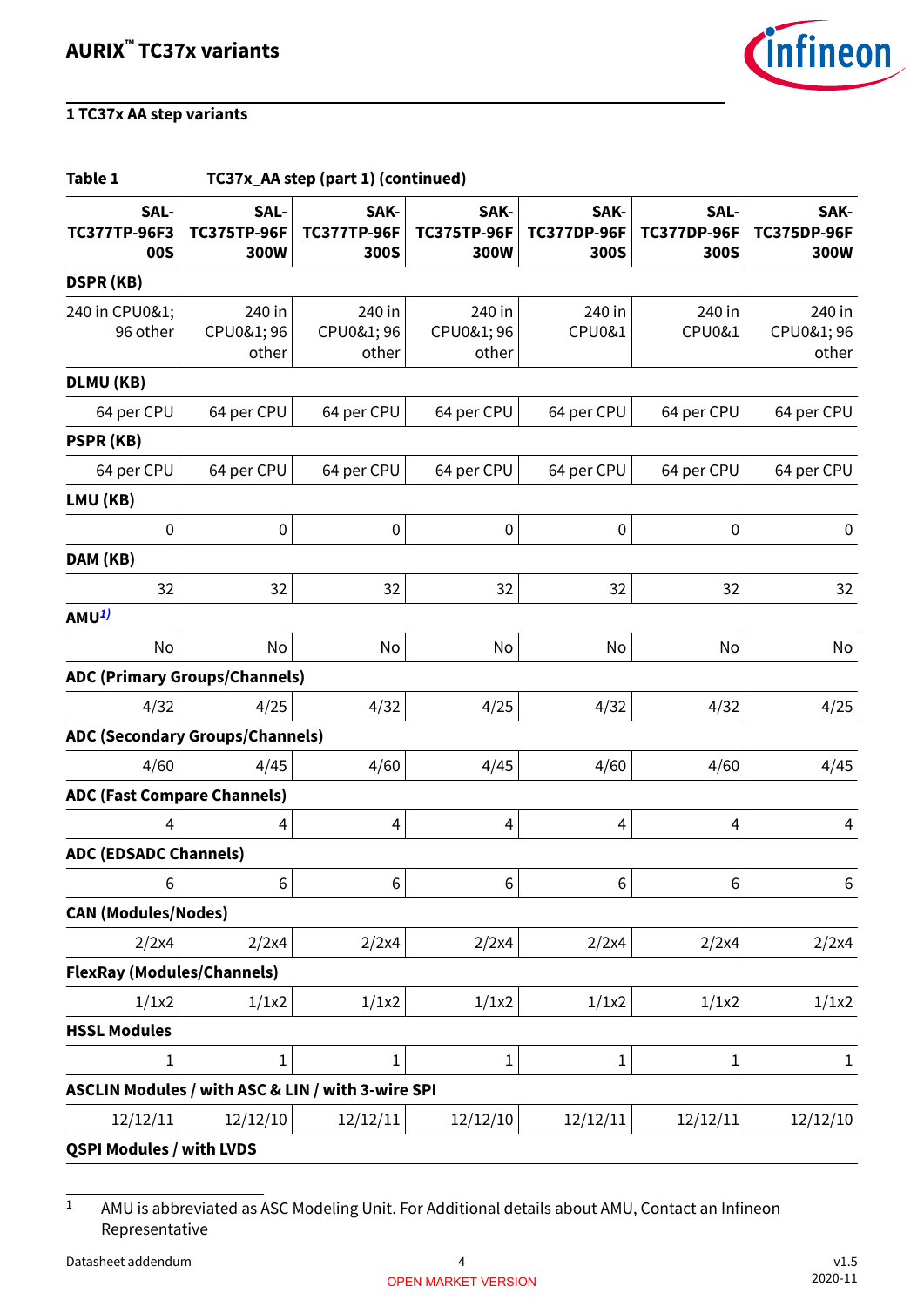

| TC37x_AA step (part 1) (continued)<br>Table 1 |                                    |                                    |                                    |                                    |                                    |                                    |
|-----------------------------------------------|------------------------------------|------------------------------------|------------------------------------|------------------------------------|------------------------------------|------------------------------------|
| SAL-<br><b>TC377TP-96F3</b><br><b>00S</b>     | SAL-<br><b>TC375TP-96F</b><br>300W | SAK-<br><b>TC377TP-96F</b><br>300S | SAK-<br><b>TC375TP-96F</b><br>300W | SAK-<br><b>TC377DP-96F</b><br>300S | SAL-<br><b>TC377DP-96F</b><br>300S | SAK-<br><b>TC375DP-96F</b><br>300W |
| 5/2                                           | 5/2                                | 5/2                                | 5/2                                | 5/2                                | 5/2                                | 5/2                                |
| <b>SENT Channels</b>                          |                                    |                                    |                                    |                                    |                                    |                                    |
| 15                                            | 15                                 | 15                                 | 15                                 | 15                                 | 15                                 | 15                                 |
| <b>MSC Modules</b>                            |                                    |                                    |                                    |                                    |                                    |                                    |
| 2                                             | $\overline{2}$                     | $\overline{2}$                     | $\overline{2}$                     | $\overline{2}$                     | $\overline{2}$                     | $\overline{2}$                     |
| <b>PSI5 Channels</b>                          |                                    |                                    |                                    |                                    |                                    |                                    |
| 2                                             | $\overline{2}$                     | $\overline{2}$                     | $\overline{2}$                     | $\overline{2}$                     | $\overline{2}$                     | $\overline{2}$                     |
| <b>PSI5-S Module</b>                          |                                    |                                    |                                    |                                    |                                    |                                    |
| Yes                                           | Yes                                | Yes                                | Yes                                | Yes                                | Yes                                | Yes                                |
| <b>SDMMC Module</b>                           |                                    |                                    |                                    |                                    |                                    |                                    |
| No                                            | No                                 | No                                 | No                                 | No                                 | No                                 | No                                 |
| Max. Ethernet Availability: 1GBit/100Mbit/No  |                                    |                                    |                                    |                                    |                                    |                                    |
| 1Gbit/s                                       | 100Mbit/s<br>(RMII)                | 1Gbit/s                            | 100Mbit/s<br>(RMII)                | 1Gbit/s                            | 1Gbit/s                            | 100Mbit/s<br>(RMII)                |
| <b>MCDS Availability</b>                      |                                    |                                    |                                    |                                    |                                    |                                    |
| miniMCDS                                      | miniMCDS                           | miniMCDS                           | miniMCDS                           | miniMCDS                           | miniMCDS                           | miniMCDS                           |
| <b>ADAS Cluster Available</b>                 |                                    |                                    |                                    |                                    |                                    |                                    |
| No                                            | No                                 | No                                 | No                                 | No                                 | No                                 | No                                 |
| <b>CIF</b>                                    |                                    |                                    |                                    |                                    |                                    |                                    |
| <b>No</b>                                     | No                                 | No                                 | No                                 | No                                 | No                                 | No                                 |
| <b>HSM Available</b>                          |                                    |                                    |                                    |                                    |                                    |                                    |
| Yes                                           | Yes                                | Yes                                | Yes                                | Yes                                | Yes                                | Yes                                |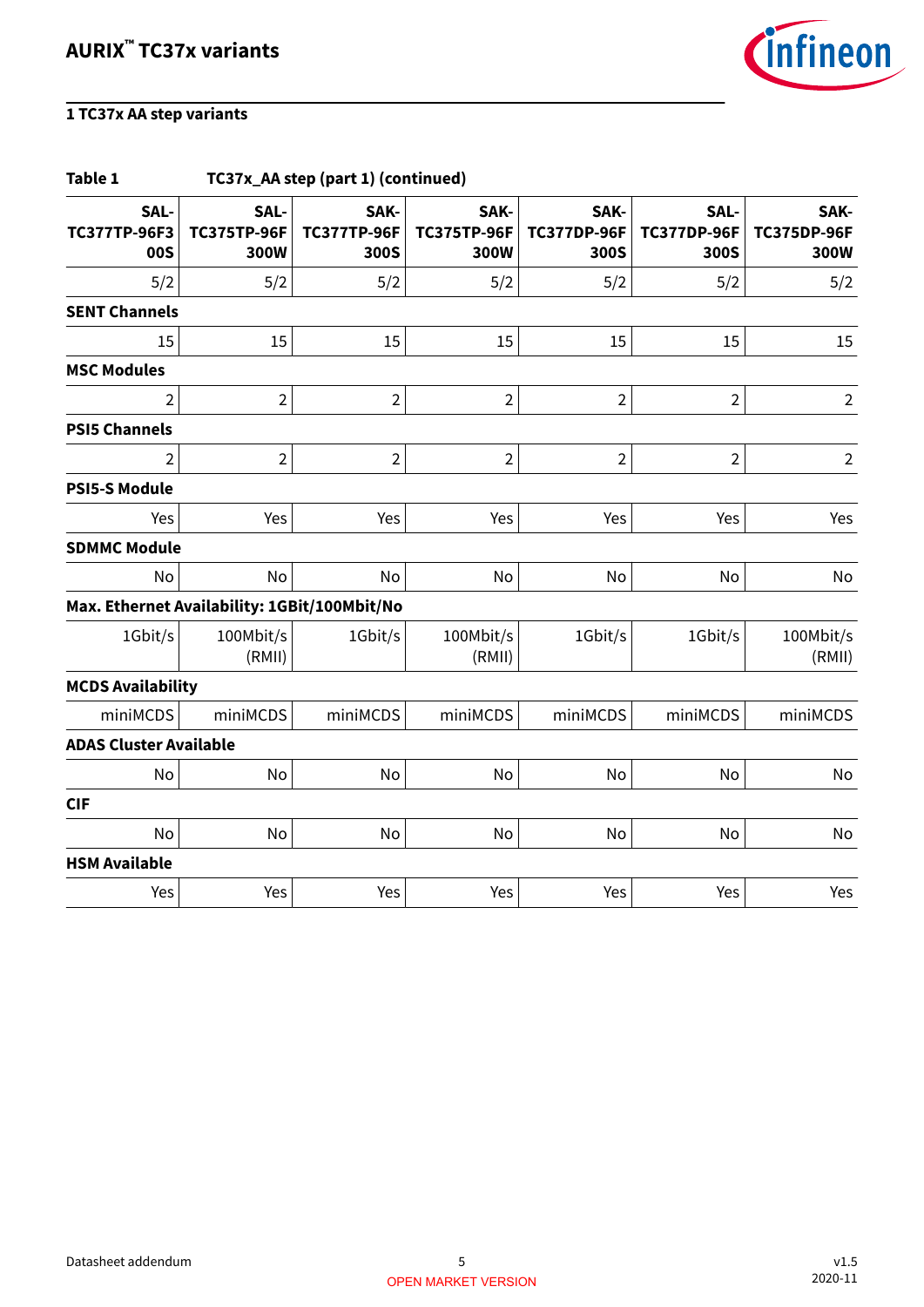

### <span id="page-5-0"></span>**1.2 TC37x AA step (part 2)**

A continuation table listing the TC37x AA step variants.

| Table 2                  | TC37x_AA step (part 2)             |                            |                            |
|--------------------------|------------------------------------|----------------------------|----------------------------|
|                          | SAL-TC375DP-96F300W                | <b>SAK-TC375TI-96F300W</b> | <b>SAL-TC375TI-96F300W</b> |
| <b>Step</b>              |                                    |                            |                            |
|                          | AA                                 | AA                         | AA                         |
| <b>Production Status</b> |                                    |                            |                            |
|                          | <b>Customer Specific</b>           | <b>Customer Specific</b>   | <b>Customer Specific</b>   |
| <b>Package Type</b>      |                                    |                            |                            |
|                          | <b>PG-QFP-176</b>                  | <b>PG-QFP-176</b>          | <b>PG-QFP-176</b>          |
| <b>Pinout</b>            |                                    |                            |                            |
|                          | LQFP 0.5 mm                        | LQFP 0.5 mm                | LQFP 0.5 mm                |
| <b>Reference Silicon</b> |                                    |                            |                            |
|                          | TC37x                              | TC37x                      | TC37x                      |
|                          | <b>Temperature Range (Ambient)</b> |                            |                            |
|                          | SAL                                | <b>SAK</b>                 | SAL                        |
|                          |                                    |                            |                            |

#### **Chip ID**

**Attention**: **The value of SCU\_CHIPID in the UCODE field contains the default value 0 not the µCode version.**

| 0x89007580                                      | 0xE9007580              | 0xE9007580              |
|-------------------------------------------------|-------------------------|-------------------------|
| <b>Cores / Checker Cores</b>                    |                         |                         |
| 2/2                                             | 3/2                     | 3/2                     |
| Max. Freq. (MHz)                                |                         |                         |
| 300                                             | 300                     | 300                     |
| <b>Program Flash (MB)</b>                       |                         |                         |
| 6                                               | 6                       | 6                       |
| Data Flash0 (single-ended) (KB)                 |                         |                         |
| 256                                             | 256                     | 256                     |
| <b>Total SRAM (without EMEM and Cache) (KB)</b> |                         |                         |
| 768                                             | 992                     | 992                     |
| <b>EMEM Size (KB)</b>                           |                         |                         |
| 0                                               | $\mathbf 0$             | 0                       |
| <b>DSPR (KB)</b>                                |                         |                         |
| 240 in CPU0&1; 96 other                         | 240 in CPU0&1; 96 other | 240 in CPU0&1; 96 other |
| DLMU (KB)                                       |                         |                         |
| 64 per CPU                                      | 64 per CPU              | 64 per CPU              |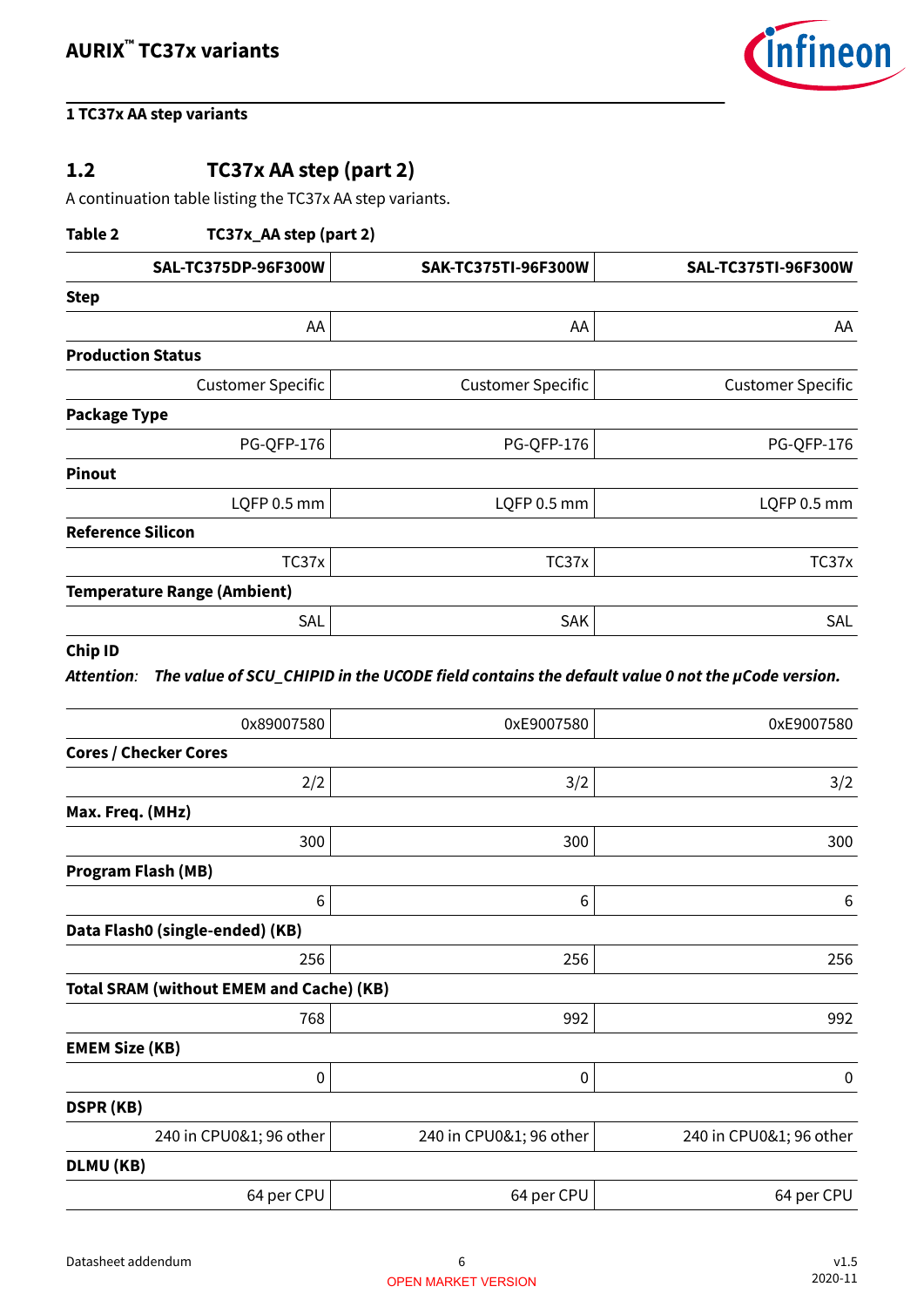

| Table 2                                           | TC37x_AA step (part 2) (continued) |                     |  |  |  |
|---------------------------------------------------|------------------------------------|---------------------|--|--|--|
| SAL-TC375DP-96F300W                               | SAK-TC375TI-96F300W                | SAL-TC375TI-96F300W |  |  |  |
| PSPR (KB)                                         |                                    |                     |  |  |  |
| 64 per CPU                                        | 64 per CPU                         | 64 per CPU          |  |  |  |
| LMU (KB)                                          |                                    |                     |  |  |  |
| $\pmb{0}$                                         | 0                                  | $\pmb{0}$           |  |  |  |
| DAM (KB)                                          |                                    |                     |  |  |  |
| 32                                                | 32                                 | 32                  |  |  |  |
| AMU <sup>2)</sup>                                 |                                    |                     |  |  |  |
| No                                                | No                                 | No                  |  |  |  |
| <b>ADC (Primary Groups/Channels)</b>              |                                    |                     |  |  |  |
| 4/25                                              | 4/25                               | 4/25                |  |  |  |
| <b>ADC (Secondary Groups/Channels)</b>            |                                    |                     |  |  |  |
| 4/45                                              | 4/45                               | 4/45                |  |  |  |
| <b>ADC (Fast Compare Channels)</b>                |                                    |                     |  |  |  |
| 4                                                 | $\overline{4}$                     | $\overline{4}$      |  |  |  |
| <b>ADC (EDSADC Channels)</b>                      |                                    |                     |  |  |  |
| 6                                                 | 6                                  | $\,6$               |  |  |  |
| <b>CAN (Modules/Nodes)</b>                        |                                    |                     |  |  |  |
| 2/2x4                                             | 2/2x4                              | 2/2x4               |  |  |  |
| <b>FlexRay (Modules/Channels)</b>                 |                                    |                     |  |  |  |
| 1/1x2                                             | 1/1x2                              | 1/1x2               |  |  |  |
| <b>HSSL Modules</b>                               |                                    |                     |  |  |  |
| $\mathbf{1}$                                      | $\mathbf{1}$                       | $\mathbf{1}$        |  |  |  |
| ASCLIN Modules / with ASC & LIN / with 3-wire SPI |                                    |                     |  |  |  |
| 12/12/10                                          | 12/12/10                           | 12/12/10            |  |  |  |
| <b>QSPI Modules / with LVDS</b>                   |                                    |                     |  |  |  |
| 5/2                                               | 5/2                                | 5/2                 |  |  |  |
| <b>SENT Channels</b>                              |                                    |                     |  |  |  |
| 15                                                | 15                                 | 15                  |  |  |  |
| <b>MSC Modules</b>                                |                                    |                     |  |  |  |
| $\overline{2}$                                    | $\overline{2}$                     | $\overline{2}$      |  |  |  |
| <b>PSI5 Channels</b>                              |                                    |                     |  |  |  |
| $\overline{2}$                                    | $\mathbf 2$                        | $\overline{2}$      |  |  |  |

 $\overline{2}$  AMU is abbreviated as ASC Modeling Unit. For Additional details about AMU, Contact an Infineon Representative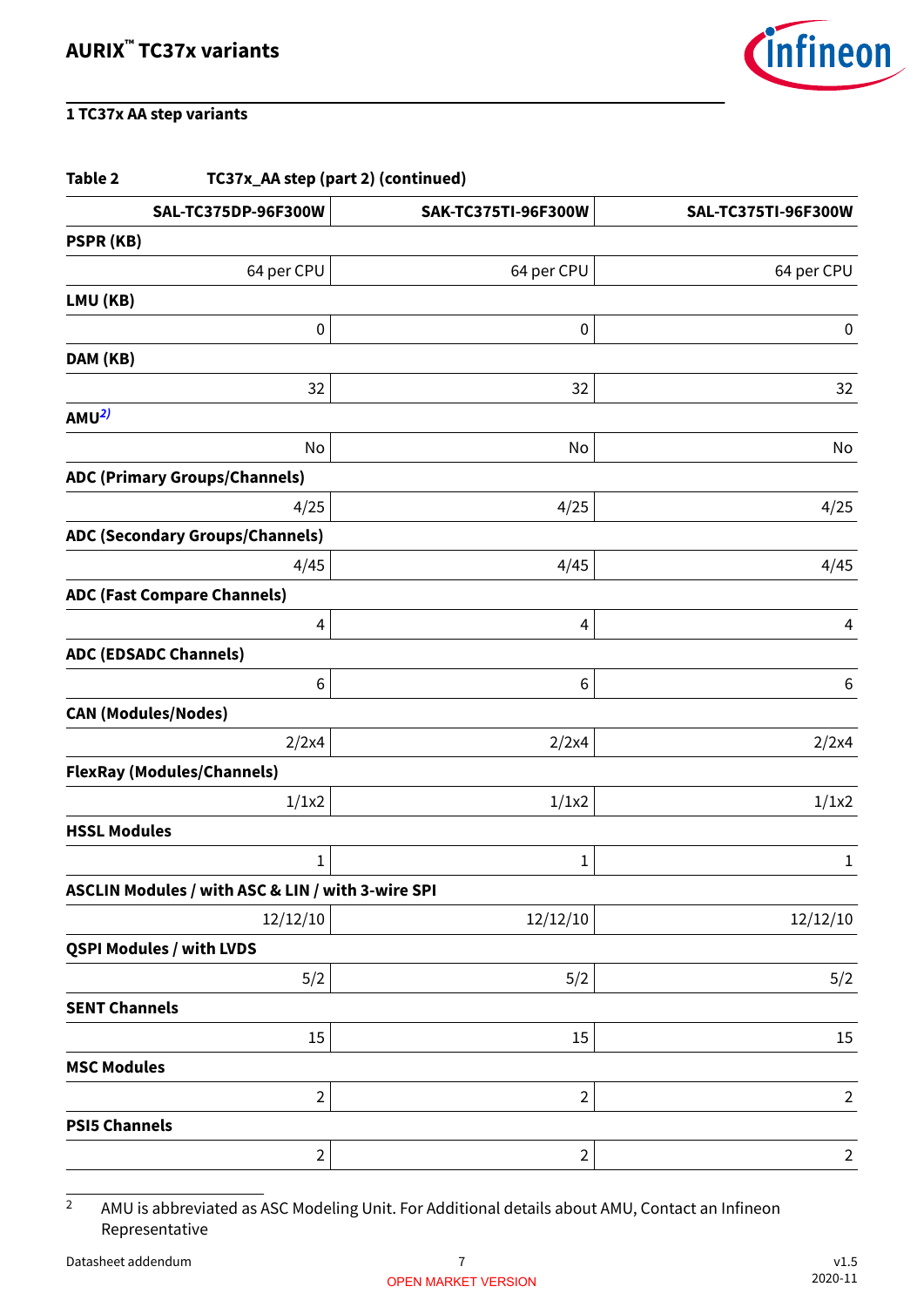

| SAK-TC375TI-96F300W  | SAL-TC375TI-96F300W                                                                                                                                                 |  |  |  |  |
|----------------------|---------------------------------------------------------------------------------------------------------------------------------------------------------------------|--|--|--|--|
| <b>PSI5-S Module</b> |                                                                                                                                                                     |  |  |  |  |
| Yes                  | Yes                                                                                                                                                                 |  |  |  |  |
|                      |                                                                                                                                                                     |  |  |  |  |
| No                   | No                                                                                                                                                                  |  |  |  |  |
|                      |                                                                                                                                                                     |  |  |  |  |
| 100Mbit/s (RMII)     | 100Mbit/s (RMII)                                                                                                                                                    |  |  |  |  |
|                      |                                                                                                                                                                     |  |  |  |  |
| miniMCDS             | miniMCDS                                                                                                                                                            |  |  |  |  |
|                      |                                                                                                                                                                     |  |  |  |  |
| No                   | No                                                                                                                                                                  |  |  |  |  |
|                      |                                                                                                                                                                     |  |  |  |  |
| No                   | No                                                                                                                                                                  |  |  |  |  |
|                      |                                                                                                                                                                     |  |  |  |  |
| Yes                  | Yes                                                                                                                                                                 |  |  |  |  |
|                      | TC37x_AA step (part 2) (continued)<br>SAL-TC375DP-96F300W<br>Yes<br>No<br>Max. Ethernet Availability: 1GBit/100Mbit/No<br>100Mbit/s (RMII)<br>miniMCDS<br>No<br>Yes |  |  |  |  |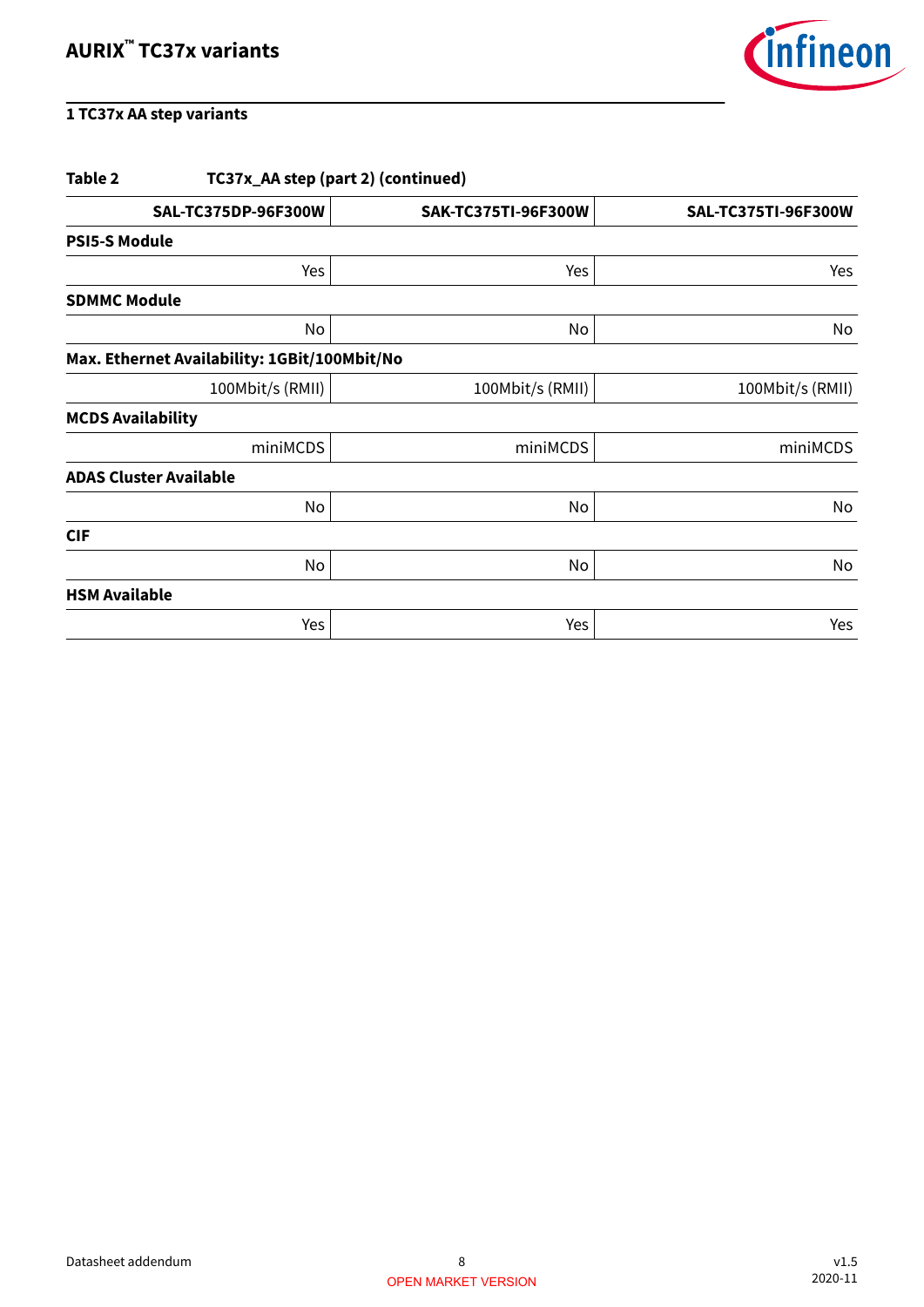

#### <span id="page-8-0"></span>**2 Memory maps of TC37x variants**

### **2 Memory maps of TC37x variants**

This section describes the influence of the available feature variants on the memory map.

#### **Cores / checker cores**

Variants:

- 3/2: umbrella, see User's Manual.
- 2/2: reduced CPU variant, not available is CPU2 including its RAMs (DSPR, DCACHE, DTAG, PSPR, PCACHE, PTAG, DLMU).

#### **HSM**

Variants:

- Yes: umbrella, see User's Manual.
- No: HSM and DF1 are not available.

#### **Ethernet availability**

- 1Gbit/s: umbrella, see User's Manual.
- 100Mbit/s (RMII): due to pin limitations in this package the GETH module can be only used in RMII mode.

#### **ADC availability**

• Limitation on availability of ADC channels are caused by pin limitations. See Data Sheet for the pinning table of the package.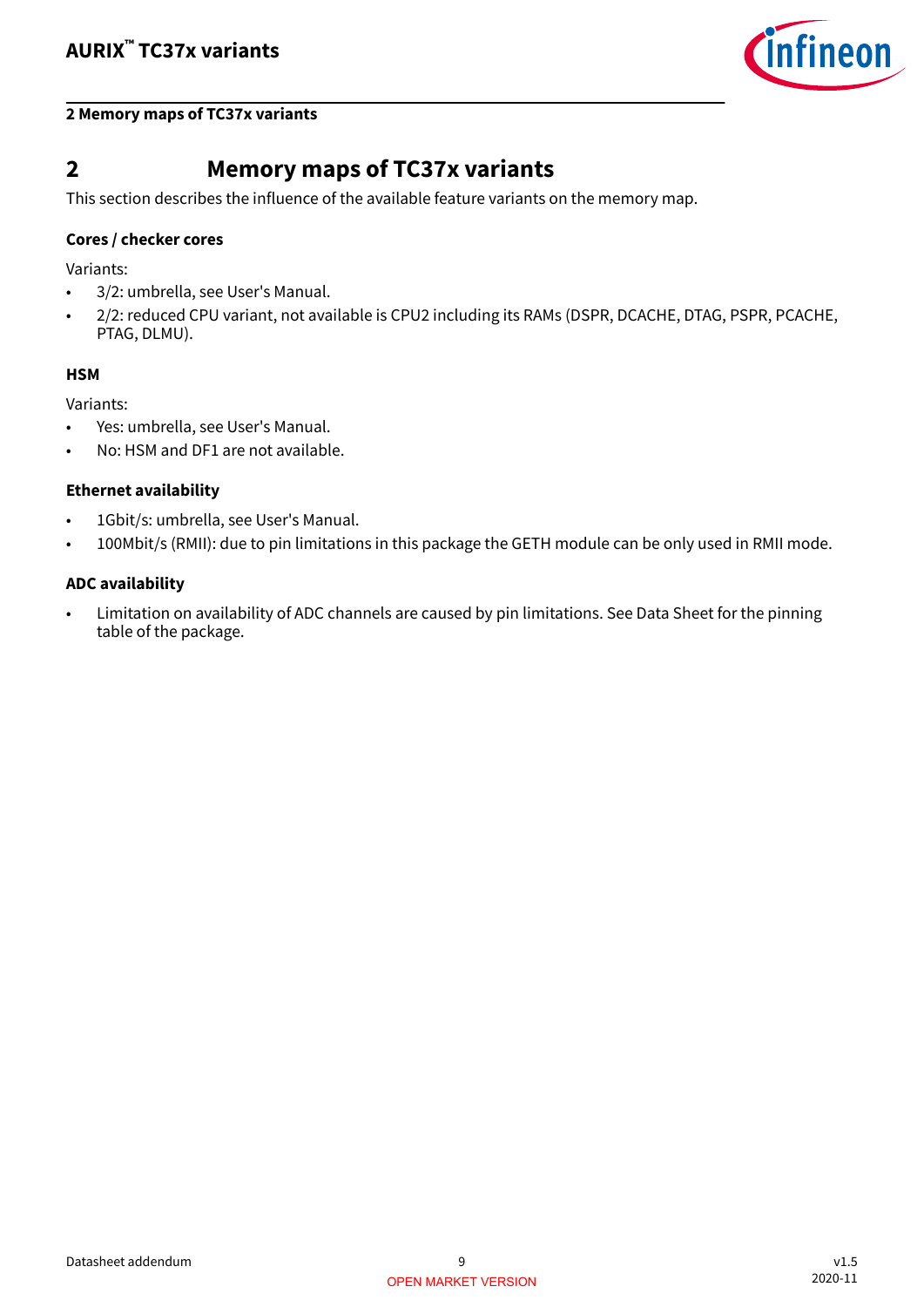

### <span id="page-9-0"></span>**Revision history**

## **Revision history**

| <b>Document</b><br>version | Date of<br>release | <b>Description of changes</b>                                                                                                                        |
|----------------------------|--------------------|------------------------------------------------------------------------------------------------------------------------------------------------------|
| V1.0                       | 2019-02-05         | First release.<br>$\bullet$                                                                                                                          |
| V1.1                       | 2019-03-01         | Removed devices: SAK-TC377T-96F300S and SAK-TC375T-96F300W.<br>$\bullet$<br>Added devices: SAK-TC377DP-96F300S and SAL-TC377DP-96F300S.<br>$\bullet$ |
| V1.2                       | 2019-06-12         | Chapter 1: TC37x AA step variants table format changed to fit all the<br>$\bullet$<br>contents.                                                      |
|                            |                    | Chapter 1: Added new row in the variant tables called "AMU" with the<br>footnote for additional details.                                             |
|                            |                    | Chapter: About this document: Feature package definitions are updated<br>$\bullet$<br>to consistent with the product naming nomenclature definition. |
| V1.3                       | $2020 - 01 - 10$   | Chapter 1: New TC37x AA step variants added: SAK-<br>$\bullet$<br>TC375DP-96F300W,SAL-TC375DP-96F300W.                                               |
|                            |                    | Page 1: About the document: Feature Package 'X' definition is updated to<br>remove CIF.                                                              |
|                            |                    | Chapter 1: Added new row in the variant tables called "CIF" indicating the<br>$\bullet$<br>Camera Interface availability.                            |
| V1.4                       | 2020-04-30         | Chapter 1: New TC37x AA step variants added: SAK-TC375TI-96F300W, SAL-<br>$\bullet$<br>TC375TI-96F300W.                                              |
|                            |                    | About this document section: Added an additional note for the Feature<br>$\bullet$<br>package 'E'.                                                   |
| V1.5                       | 2020-11-18         | Chapter 1: Removed Bare Die Marking variant SAL-TC370TP-96F300.<br>$\bullet$                                                                         |